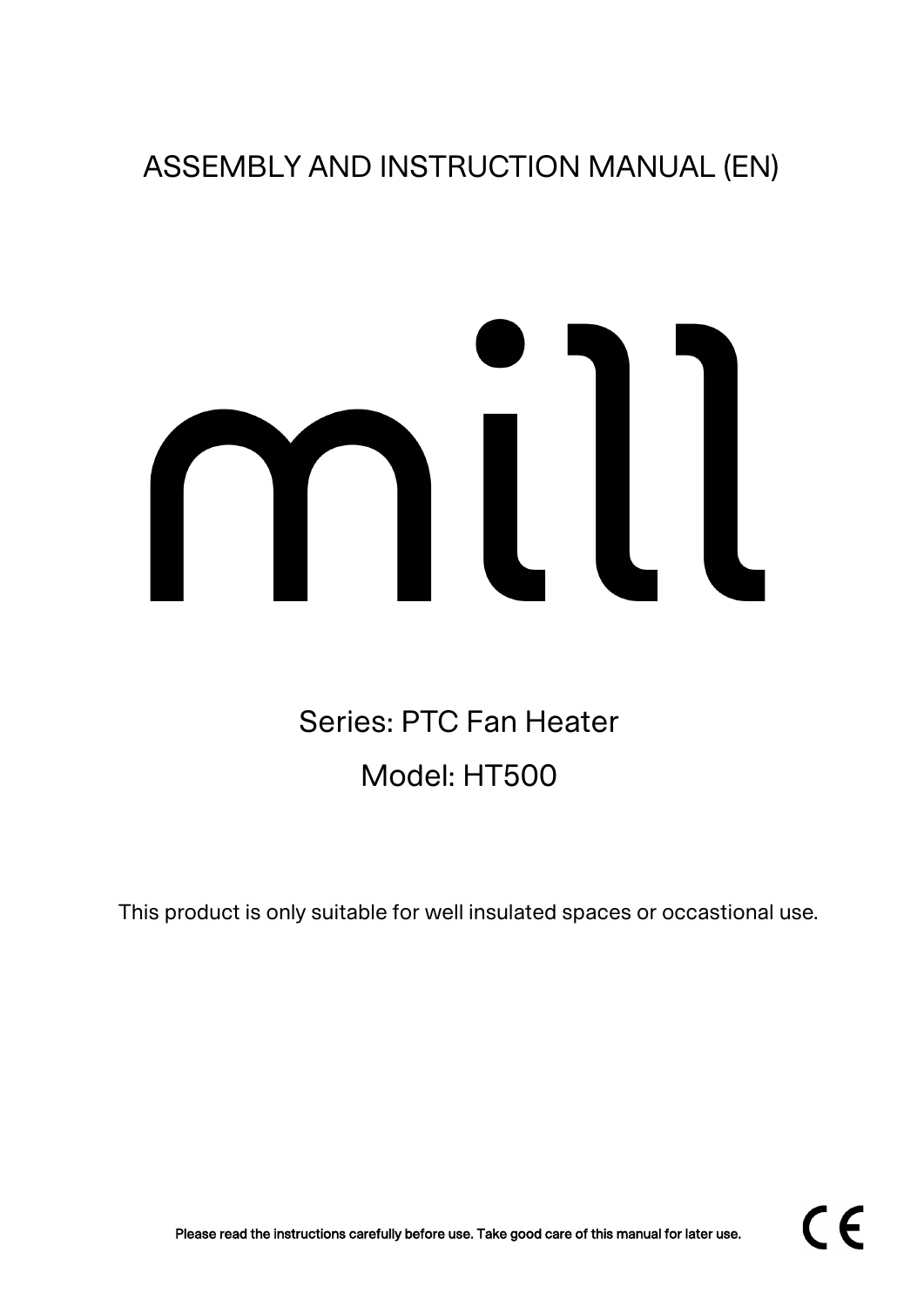#### Table of contents

- p. 3-5 Important Safety Information
- p. 6 Specifications
- p. 6 Before first use
- p. 6 Description of the heater
- p. 7 Instructions for use
- p. 7 Use
- p. 9 Maintenance
- pp. 9 Warranty
- p. 9 Waste Disposal

Please read the instructions carefully before use.

#### Take care of this manual for later use.

#### NEVER TOCH YOUR HEATER OR ITS CASING WITH WET HANDS!







IN ORDER TO AVOID OVERHEATING, DO NOT COVER THE HEATER.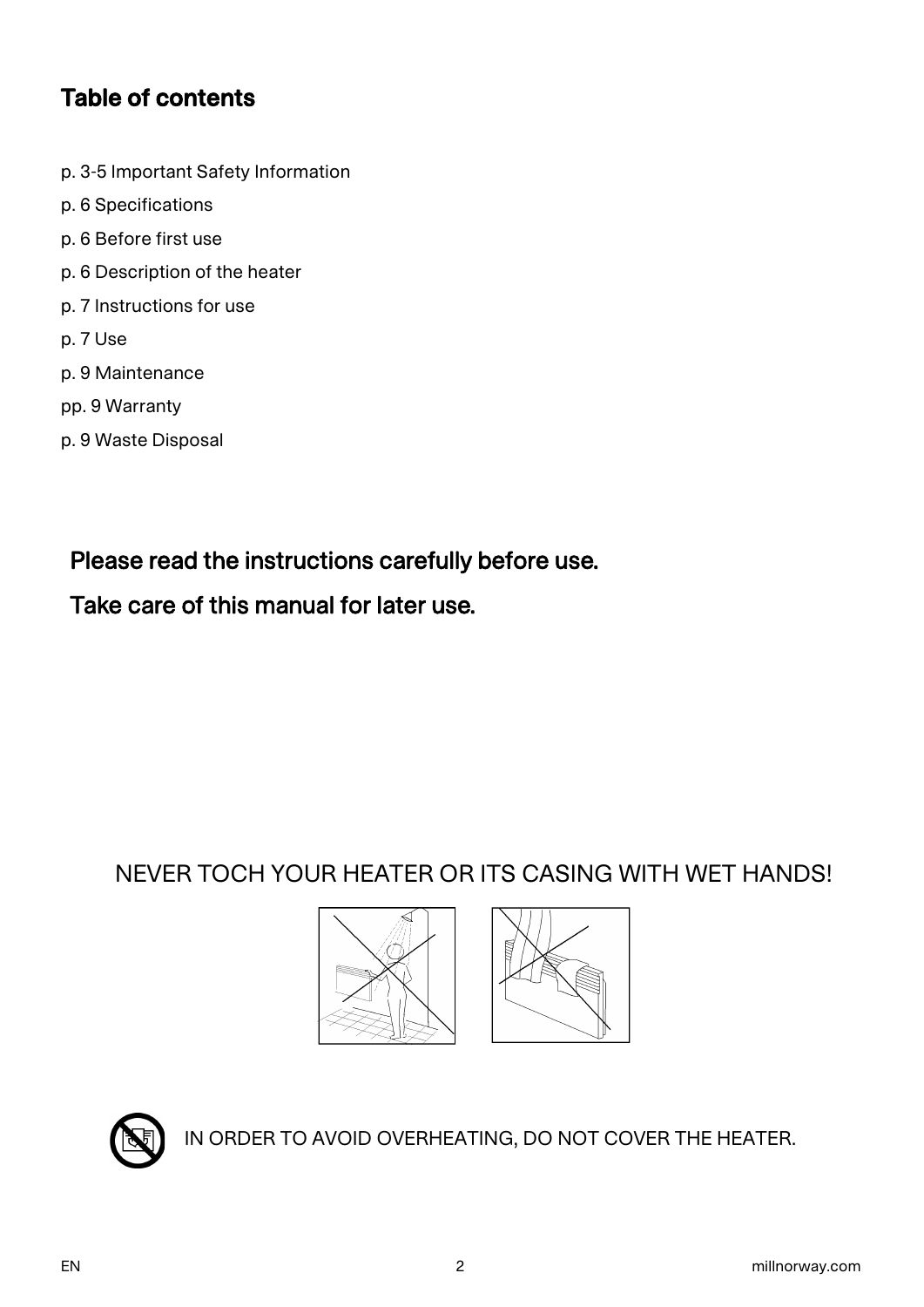## Important safety information

You must obey common safety guidelines when using electrical products, especially in the presence of children.

WARNING! To avoid electric shock or damage due to the heat, always make sure the plug is pulled out before the heater is moved or cleaned.

#### READ THE INSTRUCTIONS CAREFULLY

- The product is intended for home use only.
- Make sure the heater is connected to the house's regular mains, as it indicated on the heater.
- New heaters will produce a specific odor when used the first time. This will stop after a short time and is completely harmless.
- Check for any pieces of packing foam or cardboard that may have fallen into the heating elements of the heater. These pieces must be removed in order to avoid unpleasant odors.
- Prevent the heater from overheating  $-$  do not cover.
- Always turn off the heater and unplug it when not used for a long time.
- Pay special attention if the heater is used in rooms where children, the handicapped or elderly reside.
- The heater should not be set up directly beneath an electrical socket outlet.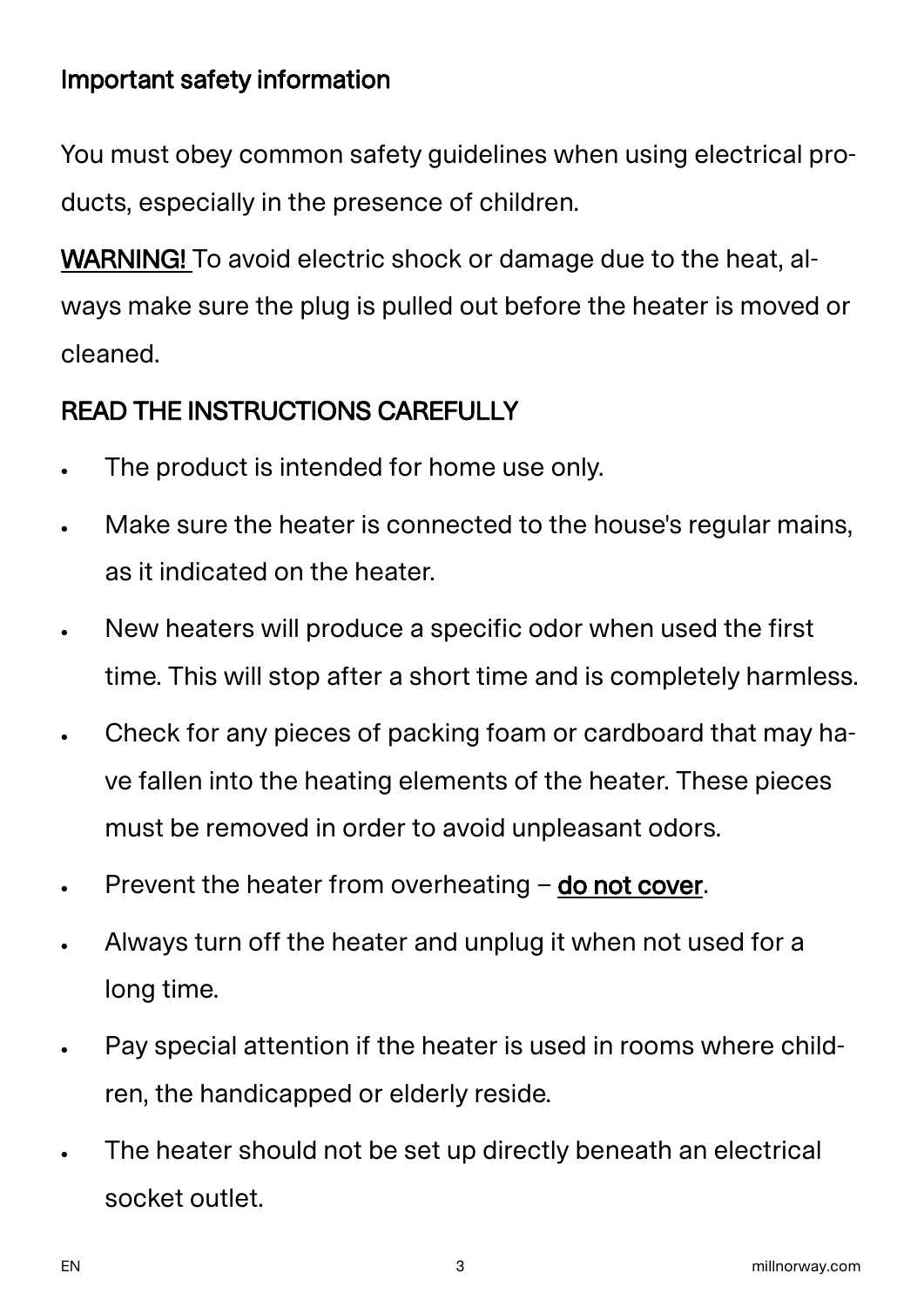- The heater must not be used if either the cord or plug is damaged. The heater must not be used if it has been dropped on the floor or is damaged in any other way causing it to malfunction.
- The cord must be repaired by the manufacturer or by an expert if it has been damaged, to avoid dangerous situations.
- Avoid using extension cords, which may overheat and could possibly start a fire.
- Never cover the air vents on the heater. Avoid potential fire hazards by making sure the air intakes are not blocked or covered. The heater should be used in rooms with normal flat floors.
- The heater should not be installed in close proximity to flammable materials of any kind because there can always be a risk of fire.
- The heater must never be used in rooms where gasoline, paint or other flammable liquids are stored, such as in a garage.
- Never touch an electric heater with wet hands.
- Some parts of this product can become very hot and cause burns. Particular attention has to be given where children and vulnerable people are present.
- The heater must be switched off, the plug removed and the heater must cool down before it is moved.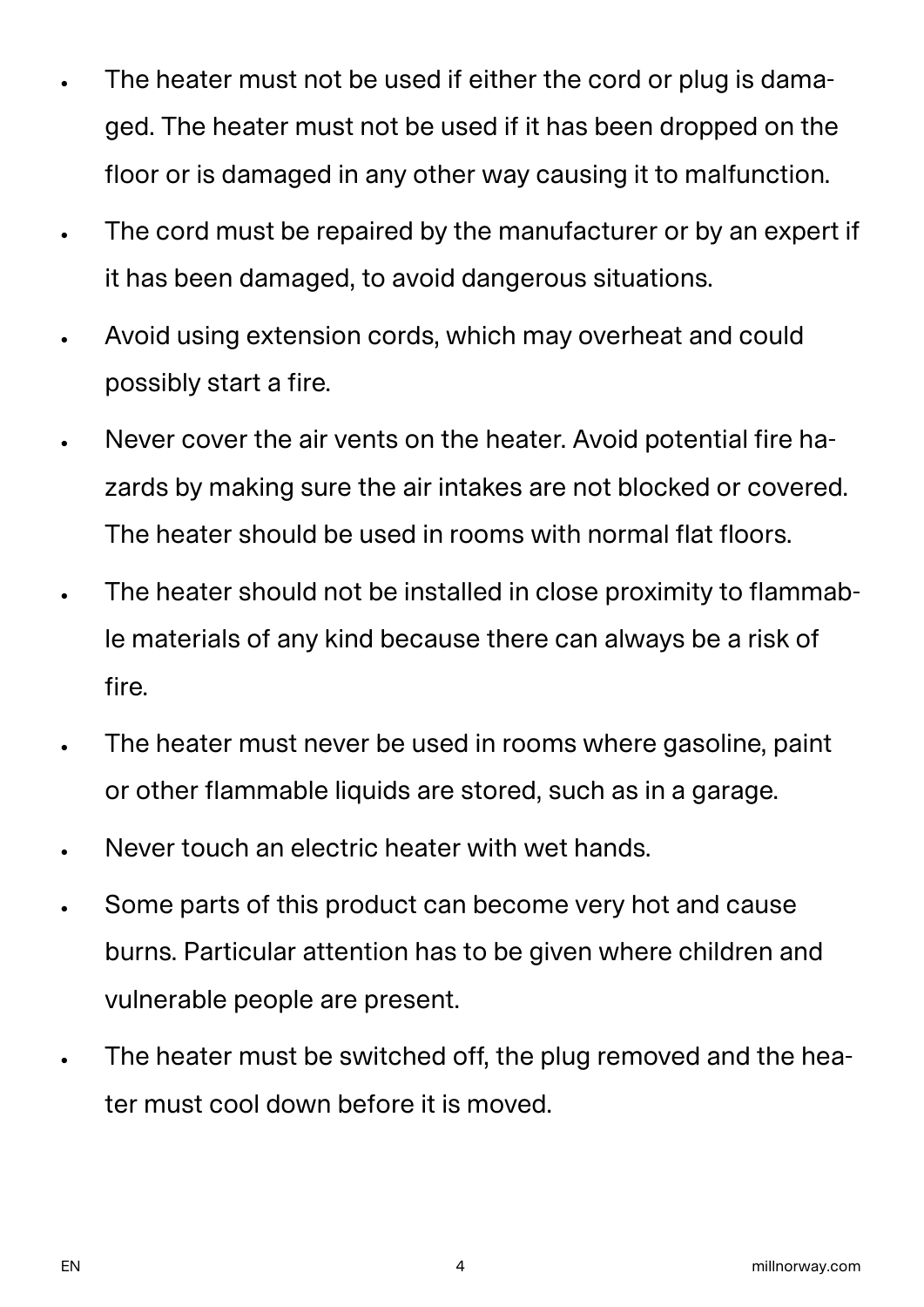- Avoid overloading the mains (the circuit) where the heater is connected. The heater may overload the electrical circuit if other electrical devices are plugged into the same socket outlet.
- Do not use this heater in small rooms when they are occupied by persons not capable of leaving the room on their own, unless constant supervision is provided.
- The device cannot be used by children under 8 years of age and persons with reduced physical or mental abilities or lack of experience and knowledge unless they have been given supervision or instruction in the safe use of the device and understand the hazards involved.
- Children should not play with the device. Cleaning and maintenance should not be done by unsupervised children.
- Children under the age of 3 should be kept away from the device, unless they are under constant supervision.
- Children aged 3 to 8 years are only permitted to turn the device ON/OFF, assuming the device is mounted according to the assembly instructions and the children have received instruction or supervision in the safe use of the device and understand the hazards involved.
- Do not use this heater in the immediate surroundings of a bath, a shower or a swimmingpool.

## ATTENTION! This heater is only meant to be used as a supplementa-

## ry heating source, and must not be used without supervision.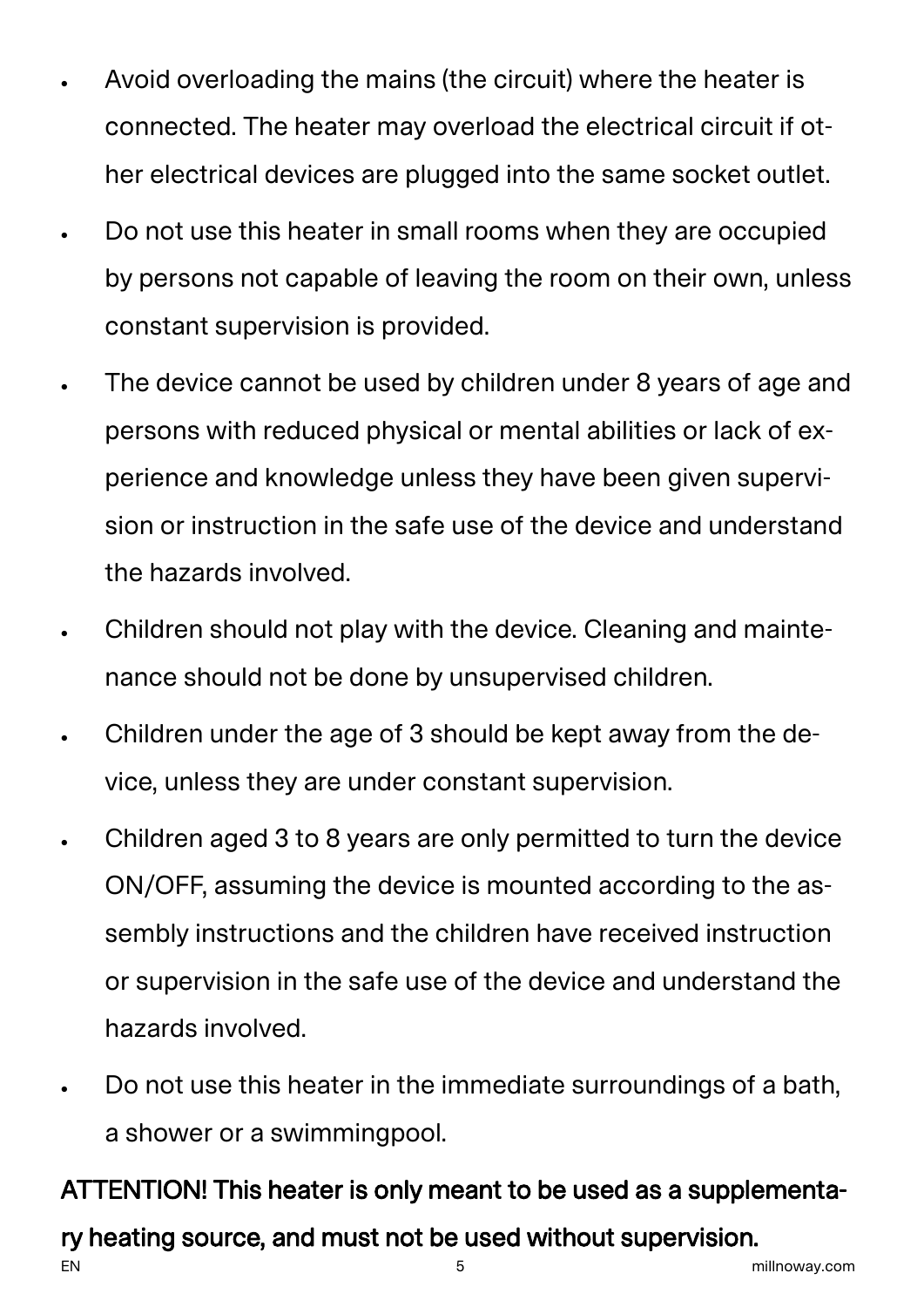#### **Specifications**

| Model        | Thermostat | Color       | Amperage | Power (W) |
|--------------|------------|-------------|----------|-----------|
|              |            |             | 220-240V |           |
| <b>HT500</b> | Electronic | White/Black | 50/60 Hz | 500       |

#### Before first use

After unpacking the heater, check to make sure the product was not damaged during transport. Contact the retailer or importer if you discover any visible damages to the product.

Keep the outer packaging to transport the heater in the future. If you want to dispose of the packaging, make sure it is done properly. Keep plastic bags away from children.

#### First use

After turning on the heater for the first time or after an extended period without use, the heater can produce a burnt odor for a short time. This is normal.

Please read all the instructions carefully before use. Save the instruction manual for future use.

#### Description of heater

- 1. Control panel
- 2. Heat emission
- 3. Plug
- 4. ON/OFF button
- 5. Intake of cold air
- 6. Night light

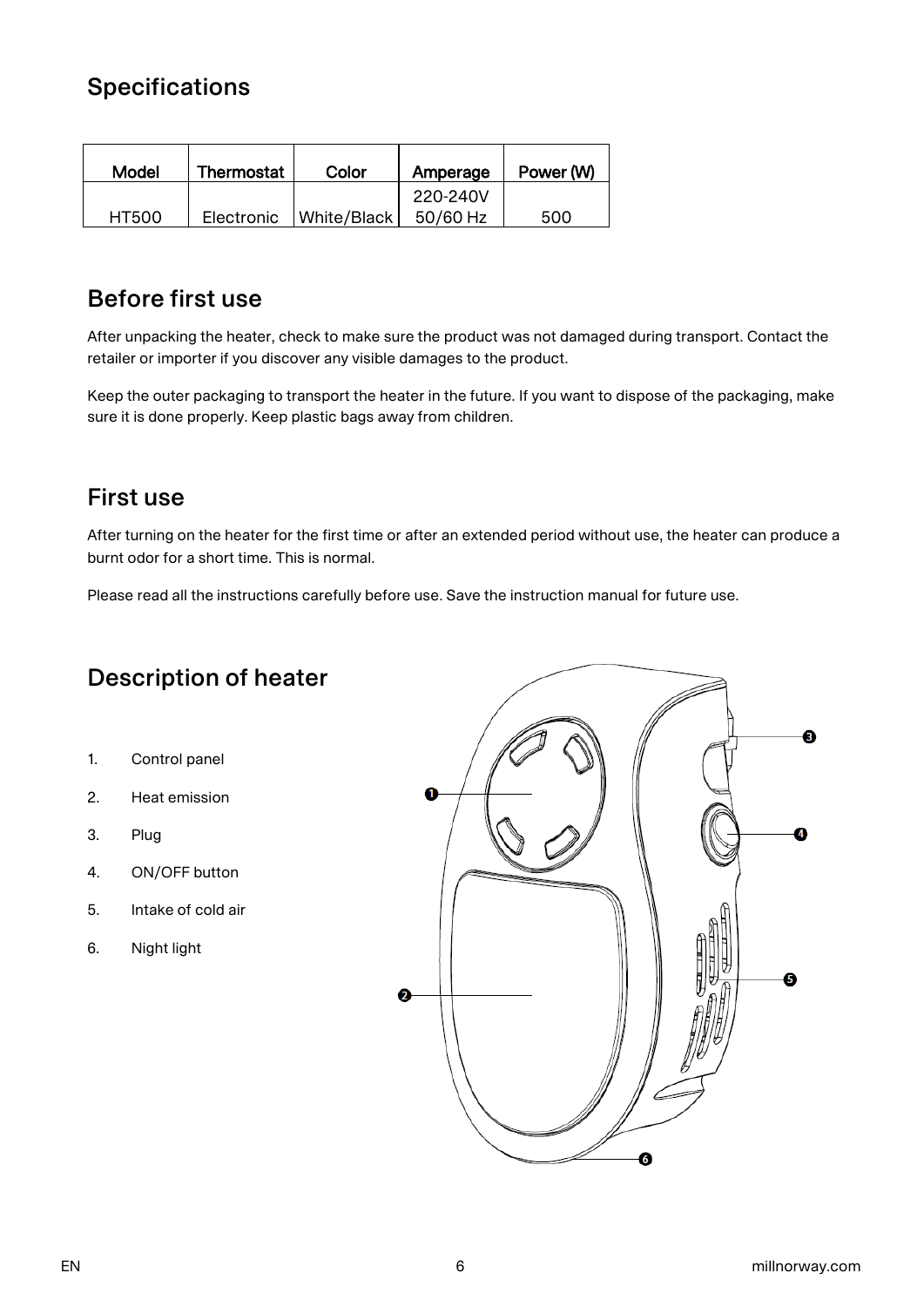#### **Instructions**

#### Control panel

- 1. Button to increase the temperature
- 2. ON / Standby
- 3. Button to lower the temperature
- 4. Timer
- 5. LED display
- 6. Fan speed (low / high)



#### **ATTENTION! This heater is only meant to be used as a supplementary heating source, and must not be used without supervision.**

#### Use

- 1. Insert the plug into a grounded electrical outlet. NOTE! The fan heater must be placed in an upright position so that the control panel is at the top. Minimum distance from the bottom of the fan heater to the ground or other objects must be 10 cm. The minimum distance between the sides of the heater and any walls or other objects must be 50 cm.
- 2. Press the ON / OFF button on the side of the heater to turn it on. The night light is activated.
- 3. Press the ON / Standby button on the control panel to start the heater.
- 4. Press Temp + to increase the temperature.
- 5. Press Temp– to lower the temperature.
- 6. To adjust the speed of the fan, press Temp + and Temp– simultaneously. You can then choose between 2 speeds low / high.
- 7. Press Timer to activate timer function (0-12 hours).

Timer OFF: When the fan heater is on press Timer. The display now changes from temperature to hours. Keep pressing the Timer button until you have reached the desired number of hours you want the fan heater to be activated before it switches off automatically. You have the choice between 0 to 12 hours.

Timer ON: When the heater is in standby press Timer. The display now changes from temperature to hours. Keep pressing the Timer button until you have reached the desired time for when you want the fan heater to switch on automatically. You have the choice between 0 to 12 hours.

Deactivating the timer: Press the timer button until the number 0 appears on the display. The timer function is now closed.

8. Press the ON / Standby button when you want to turn off the heater. This will stop the heating function, but the fan will continue to blow air for about 1 minute for the heater to cool down. The fan will then switch off automatically. Press the OFF button on the side of the heater and pull the plug out of the socket.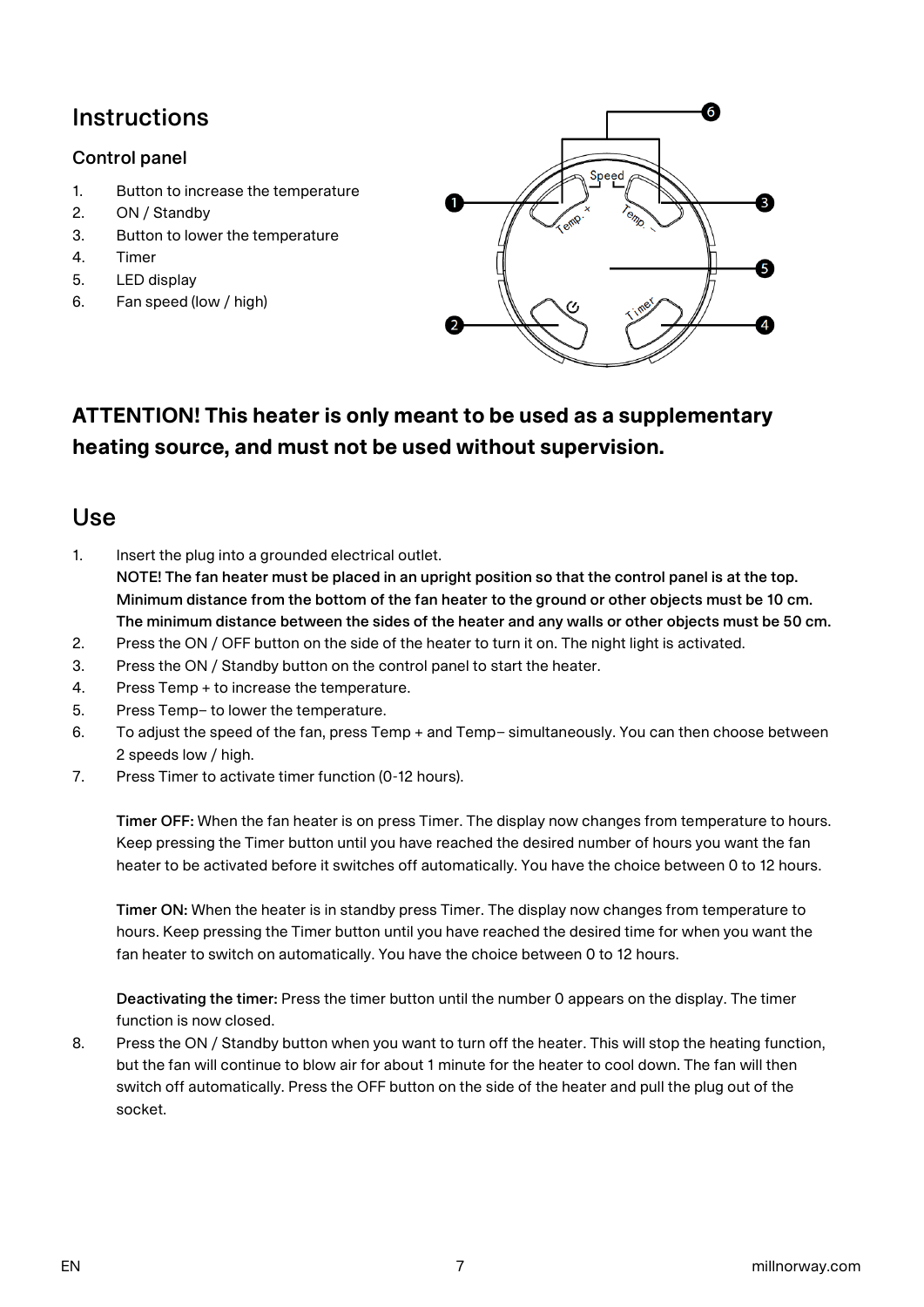## SEASONAL ENERGY EFFICIENCY

#### **Information requirment for the electric local space heaters**

Model identifier(s): HT500

| Item                                          | Symbol                                                              | Value   | Unit | Item                                                                                 | Unit |  |
|-----------------------------------------------|---------------------------------------------------------------------|---------|------|--------------------------------------------------------------------------------------|------|--|
| <b>Heat output</b>                            |                                                                     |         |      | Type of heat input, for electric storage<br>local space heaters only (select one)    |      |  |
| Nominal heat output                           | <b>P</b> nom                                                        | 0,5     | kW   | manual heat charge control, with<br>integrated thermostat                            | No.  |  |
| Minimum heat output<br>(indicative)           | Pmin                                                                | 0,0     | kW   | manual heat charge control with<br>room and/or outdoor temperature<br>feedback       | No.  |  |
| Maximum continuous<br>heat output             | Pmax,c                                                              | 0,5     | kW   | electronic heat charge control<br>with room and/or outdoor tempe-<br>rature feedback | No.  |  |
| <b>Auxiliary electricity</b><br>consumption   |                                                                     |         |      | fan assisted heat output                                                             | No.  |  |
| At nominal heat out-<br>put                   | lelmax                                                              | N/A     | kW   | Type of heat output/room temperature<br>control (select one)                         |      |  |
| At minimum heat out-<br>put                   | elmin                                                               | N/A     | kW   | single stage heat output and no<br>room temperature control                          | No.  |  |
| In standby mode                               | elSB                                                                | 0,00038 | kW   | Two or more manual stages, no<br>room temperature control                            | No   |  |
|                                               |                                                                     |         |      | with mechanic thermostat room<br>temperature control                                 | No   |  |
| Seasonal space hea-<br>ting energy efficiency | η <sub>s</sub>                                                      | 37 %    |      | with electronic room temperature<br>control                                          | Yes  |  |
|                                               |                                                                     |         |      | electronic room temperature con-<br>trol plus day timer                              | No   |  |
|                                               |                                                                     |         |      | electronic room temperature con-<br>trol plus week timer                             | No   |  |
|                                               |                                                                     |         |      | Other control options (multiple se-<br>(lections possible)                           |      |  |
|                                               |                                                                     |         |      | room temperature control, with<br>presence detection                                 | No.  |  |
|                                               |                                                                     |         |      | room temperature control, with<br>open window detection                              | No   |  |
|                                               |                                                                     |         |      | with distance control option                                                         | No.  |  |
|                                               |                                                                     |         |      | with adaptive start control                                                          | No   |  |
|                                               |                                                                     |         |      | with working time limitation                                                         | Yes  |  |
|                                               |                                                                     |         |      | with black bulb sensor                                                               | No   |  |
| Contact details                               | Mill International AS<br>Grini Næringspark 10, 1361 Østerås, Norway |         |      |                                                                                      |      |  |